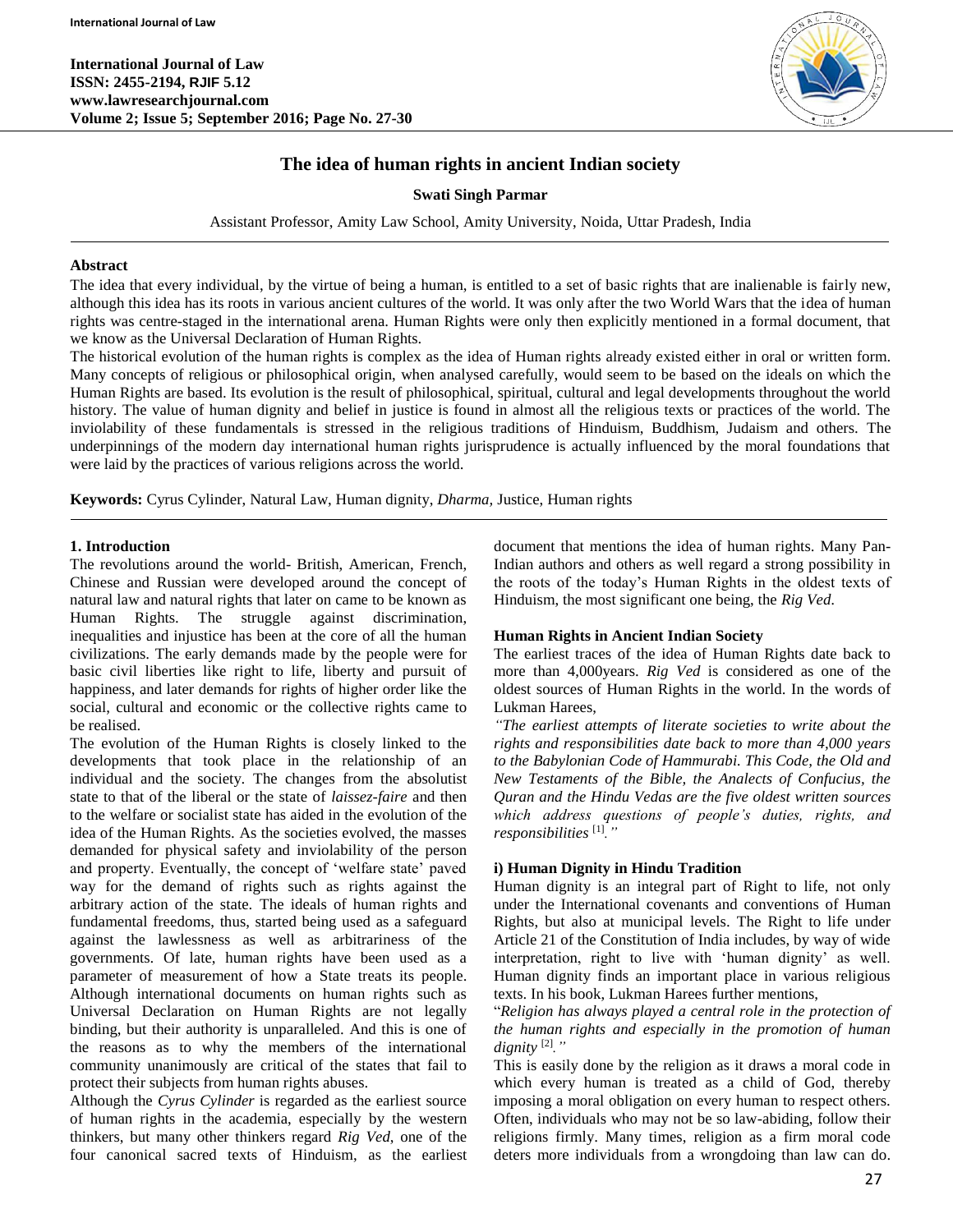Hinduism by laying stress on universal brotherhood, rejection of hatred and emphasis on the spiritual and eternal aspect of all human, promotes and furthers the conception of human dignity.

#### **ii) Idea of Human Rights in** *Rigveda*

There are various theories on the origin and evolution of Human Rights. Positive law approach explains the origin and development of human rights from law while natural law approach explains it as being embedded in basic human nature. Similarly, the explanation for human rights finds place in almost all the religious and cultural traditions of the world  $[3]$ . There are religious theories that maintain that human rights developed within a moral context. Such moral ground as the foundational stone of human rights is found in the various ancient Hindu texts, one being, the *Rig Ved.*

*'Amritasya Putrah Vayam'* (Translation- 'We all are begotten of the immortal') - *Svetasvatara* Upanishad

The idea of according a spiritual as well as divine value to a human being is peculiar of Hinduism. Hinduism does not regard human as mere material beings but an element of spirituality and divinity is attributed to all the human beings. Man is treated as the 'son of the immortal', where immortal is used for the almighty. On this aspect, all human beings are kept on the footing. A basic sense of non-discrimination, which is the cross-cutting principle in all the today's international conventions on human rights, was pre-eminent in the ancient Hindu texts*.*

*Rig Ved* is considered as one of the oldest texts in any Indo-European language [4] . Evidences of philology and linguistics reveal that it most likely dates back between c. 1500 and 1200 BC<sup>[5]</sup>. References to different kinds of human rights that we find in various international instruments on Human Rights can easily be found in the texts of *Rig Ved*.

It is believed that every human body consist an *aatma* or the soul that travels from one life to the other. That way, a man of lower financial or social status may embody a soul which in earlier life embodied in a woman of effluent class. That is to say that the *aatma* had been connoted under Indian legal philosophy, an indiscriminatory stature. Nevertheless, it cannot be denied that there evolved social structure based on division of labour in the ancient Indian society that later transformed into a discriminatory caste system, the shackles of which exist even today. Although the ancient texts do not mention such discrimination; it essentially was the manifestation of the people and their misinterpretation of the ancient texts. Furthermore, *aatma* has another dimension that establishes a close connection to the idea of human rights-invisibility. *Aatma* is regarded as invisible, probably so that the human agencies become incapable of giving it a status based on any of the discriminatory consideration. This non-discrimination is a cross cutting principle in all the treaties, covenants and conventions on Human Rights.

*RigVeda* mentions about a primal man- *purush*- who destroyed himself to create the human society and from his body parts, four different *varnas* were created. When his body was offered at the primordial sacrifice, the four *varnas* came from his mouth (This class was accorded the status of a priest), arms (a warrior), thighs (a peasant) and feet (a *shudra* or servant).This marked the starting of *varna* system in the ancient India. But this *varna* system was devised for the need of division of

labour in an evolving society. Later, human agencies misconstrued it, according to their own selfish needs, to be transformed into an inflexible and illogical caste system that prevailed for centuries. Even the *Arya Samaj* believes that the ancient *vedic* texts originally were casteless and nondiscriminatory. They have maintained "a notion of dharma based on universal, rather than caste-specific, obligations to social values [6]."

*'Aatma'* that all the human beings embody is regarded as the integral part of the divine whole- '*parmaatma'*- which is constituent of '*param'* (penultimate) and *'aatma'* (soul)*.*

*"Ajyesthaaso Akanisthaasa Yete Sam Bhraataro Vaavrudhuh Soubhagaya" -Rig Ved, Mandala-5, Sukta-60, Mantra-5*

'No one is superior or inferior; all are brothers; all should strive for the interest of all and progress collectively'.

The caste-system that strongly held the social institutions of life in India would discourage one to believe that an element of 'equality' was inherent in *Rig Ved.* Mitra also affirms that Despite the immense powers that a king, *Raja*, had over his subjects in his empire, the Hindu texts recognised the fundamental sense of 'equality' by ruling that no one is superior or inferior, thereby bringing everybody at the same platform. This can also be inferred from the fact that although the king of the land was awarded a powerful and significant stature, but his subjects could easily reach them and discuss their problems with the *Raja* in his '*darbar'.* Even a common man could reach the highest authority of the state. For instance, a financially marginalised man, *Sudaama,* reaches out to meet his childhood friend, *Krishna,* who was now a *Raja*. There are many other such instances in history where a common man can meet the King without much difficulty.

*Rig Ved* talks about three rights that are civil in nature *i.e. Tan* (body), *Skridhi* (dwelling place) and *Jibhasi* (life), thereby relating to the right to physical liberty, right to shelter and right to life as we know them today.

*Arthvar Ved* also provides for Human Rights such as right to food and water.

*Samani Prapaa Saha Vonnabhagah Samane Yoktre Saha vo Yunajmi Aaraah Nabhimivaabhitah*

(Translation- "All have equal Rights to articles of food and water. The yoke of the chariot of life is placed equally on the shoulders of all. All should live together in harmony supporting one another like the spokes of a wheel of the chariot connecting its rim and hub".

-*Atharva Veda – Samjnana Sukta*)

## **iii) Right to Happiness**

The pursuit of happiness that was one of the fundamental rights sought for in the British Bill of Rights finds a special status in Hinduism. The right to happiness is considered to be the highest fundamental right. The holy prayer in Hinduism which is believed to be inspired from the Brihadāraṇyaka Upanishad is as follows:

*"Sarvepi Sukhinah Santu Sarve Santu Niramayah Sarve Bhadrani Pashyantu Ma Kaschid Dukhabhag Bhavet"*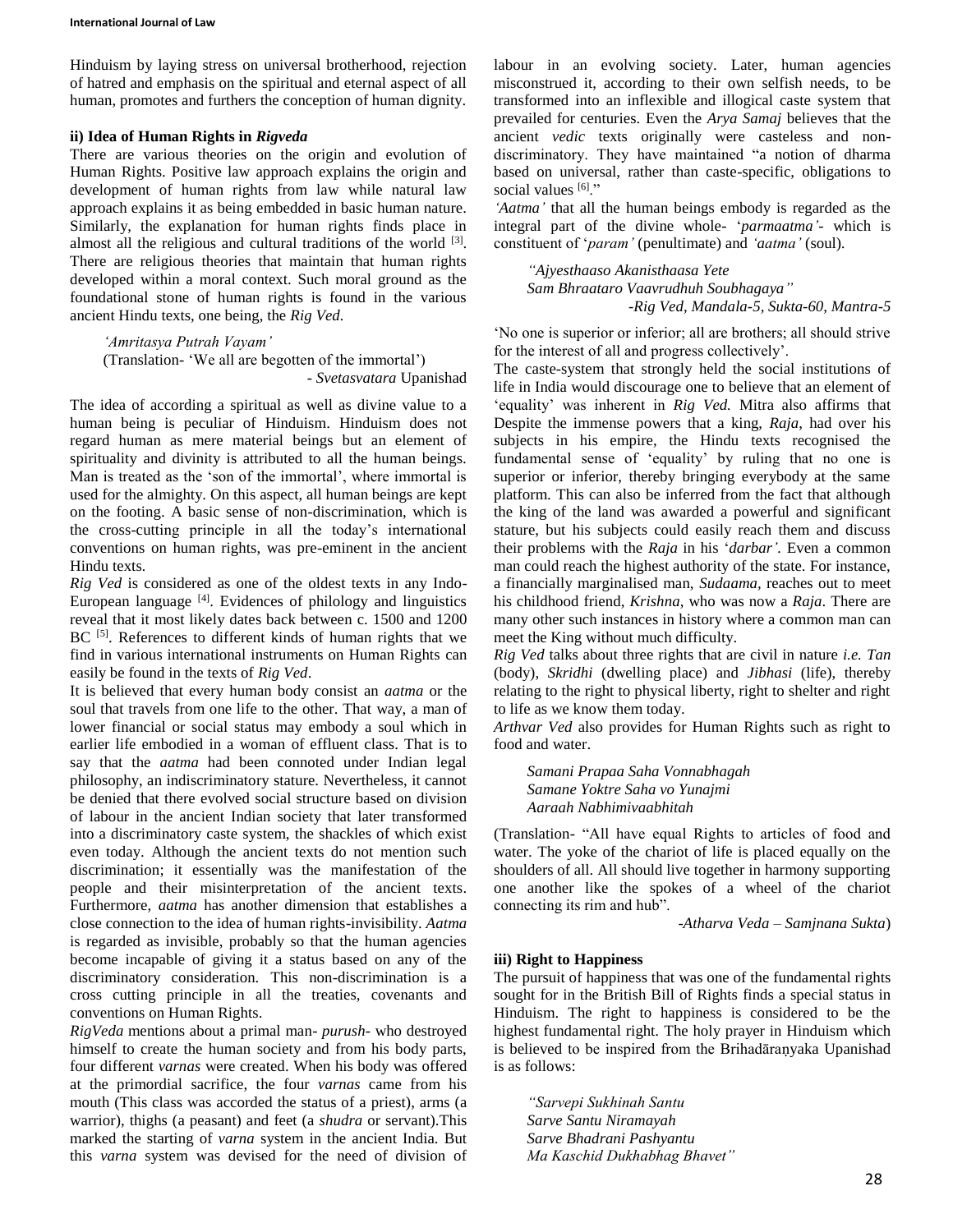(Translation- Let all be happy Let all be free from diseases Let all see auspicious things Let nobody suffer from grief)

Even the fundamental document of international acclaim on Human Rights, the Universal Declaration of Human Rights, is silent on right to happiness. Although, the right to live along with pursuit of happiness has been laid stress in the American Declaration of Independence.

*"We hold these truths to be self-evident, that all men are created equal, that they are endowed by their Creator with certain unalienable Rights that among these are Life, Liberty and the pursuit of Happiness* [7]*."*

Further, a prayer finds mention in *Taittareya* Upanishad in the chapter- *Sikshavalli* which emphasises on happiness of entire mankind.

*Om Sahanavavatu Saha Nau Bhunaktu Sahaviryam Karavavahai Tejaswi Navadhitamastu Ma Vidmishamahai Om shantih shantih shantih*

Right to happiness is also emphasised in the *Kautilya*'s *Arthashashtra-*

*"Prajasukhe Sukham Rajnah Prajanam cha Hite Hitam Naatmapriyam Hitam Rajnah Prajanaam tu Priyam Hitam"*

(Translation- "In the happiness of the subjects lies the happiness of the King; in their welfare his welfare. The King shall not consider what pleases himself as good; whatever pleases his subjects is only good for him")

## **iv) The Concept of '***Dharma'*

'*Dharma'* or '*Dhamma'* is the key concept that has been accorded multiple meanings and that has no single word translation in any of the western languages [8]. It is a fundamental concept that is treated as a cosmic law and order that relates to the orders and customs that make life and a universe possible [9] and connotes duties, rights, laws, conduct, virtues and "right way of living  $[10]$ ". The concept can be differently interpreted, for instance, in religious context, it can be used as to perform one's religious duties. It can also be taken as the performance of duties by all irrespective of their social, economic or cultural status [11]. It is on account of this *dharma* that the weak is protected against the strong. A fundamental sense of law, order and morality is maintained by *dharma.*

As per the ancient Hindu philosophy, the ideals of happiness, justice and social harmony can only be achieved through *dharma.*

A remarkable feature Hinduism is that it lays emphasis on duties in contrast to the rights. Hinduism does not see any right as absolute. It does not support the idea of rights being alienated to the concept of duties. *Karma* is considered as one's highest duty in Hindu tradition.

In Hinduism, it is often maintained that there is no word for 'rights' [12]. The closest word in Hindu tradition to the word 'rights' is *adhikar* which is used by Manu to describe a just claim or a right. In the words of Kana Mitra [13] , *"Dharma*  *implies justice and propriety as does the word 'right' of the U.N. Declaration, although the connotation of a 'just claim' is not explicitly present."*

Raimundo Panikkar [14] argues that the Hindu notion of *dharma* requires:

- That human rights are not only the rights of individuals or even humans,
- That human rights involve duties and relate us to the whole cosmos, and
- That human rights are not absolute but are relative to each culture.

Ancient Hindu philosophy lays as much stress on rights as on duties, and sometimes, even more. Even in the international instruments on Human Rights in the contemporary era, we do not find a mention of the duties along with the rights. Hindu philosophy believes that an individual can have an entitlement to a right only when he has fulfilled his duty or *Karma.*

#### **Conclusion**

Western thinkers are often attributed for their thoughts and theories to the making for the international Human rights jurisprudence. This view largely does not take into account the contribution of the non-western philosophies. And this is turn, poses a question on 'universality' of human rights that is emphasised time and again as the basic feature of the Human Rights. While studying Hinduism, one would find a strong foundational theory for the idea of Human Rights.

It is often maintained that there is an antagonistic relationship between the Hinduism and the ideas of Human rights, given the hierarchical system of caste that clinched the Indian society for ages. This perception about the status of human rights in ancient Hindu tradition seems to be biased and erroneous. What most thinkers ignore is the fact that a hierarchical caste system was essentially and purely a misinterpretation of the few classes of the Hindu society. There is definitely a room for the relation between the classical Hindu thoughts and the concept of Human rights. The concept of *dharma* or *dhamma* is a remarkable feature of Hinduism which is of unparalleled significance value. It is relatable to the idea of law, justice, duties and rights. Many other *sholkas* of ancient Hindu texts deliberate the concepts of equality, non-discrimination and right to happiness which are some basic human rights contained in almost all the international instruments on Human Rights. The ancient Hindu texts not only provide for traces of the ideas on the human rights but they do also lay special emphasis on the duties. This can definitely help in developing and enriching the International Human Rights jurisprudence, as in most of the international instruments on the subject, even today we do not find mention of fundamental duties, but only of the fundamental rights.

## **References**

- 1. Harees L. *The Mirage of Dignity on the highways of Human 'Progress'- By the bystander's perspective,* Author House, 2012, p.59.
- 2. *Ibid* at p. 60
- 3. See Subedi. *Are the Principles of Human Rights "Western" Ideals? An Analysis of the Claim of the "Asian" Concept of Human Rights from the Perspectives of Hinduism*, 30 California Western International Law Journal. 1999, p. 46; and, Sucharitkul *A Multi-*